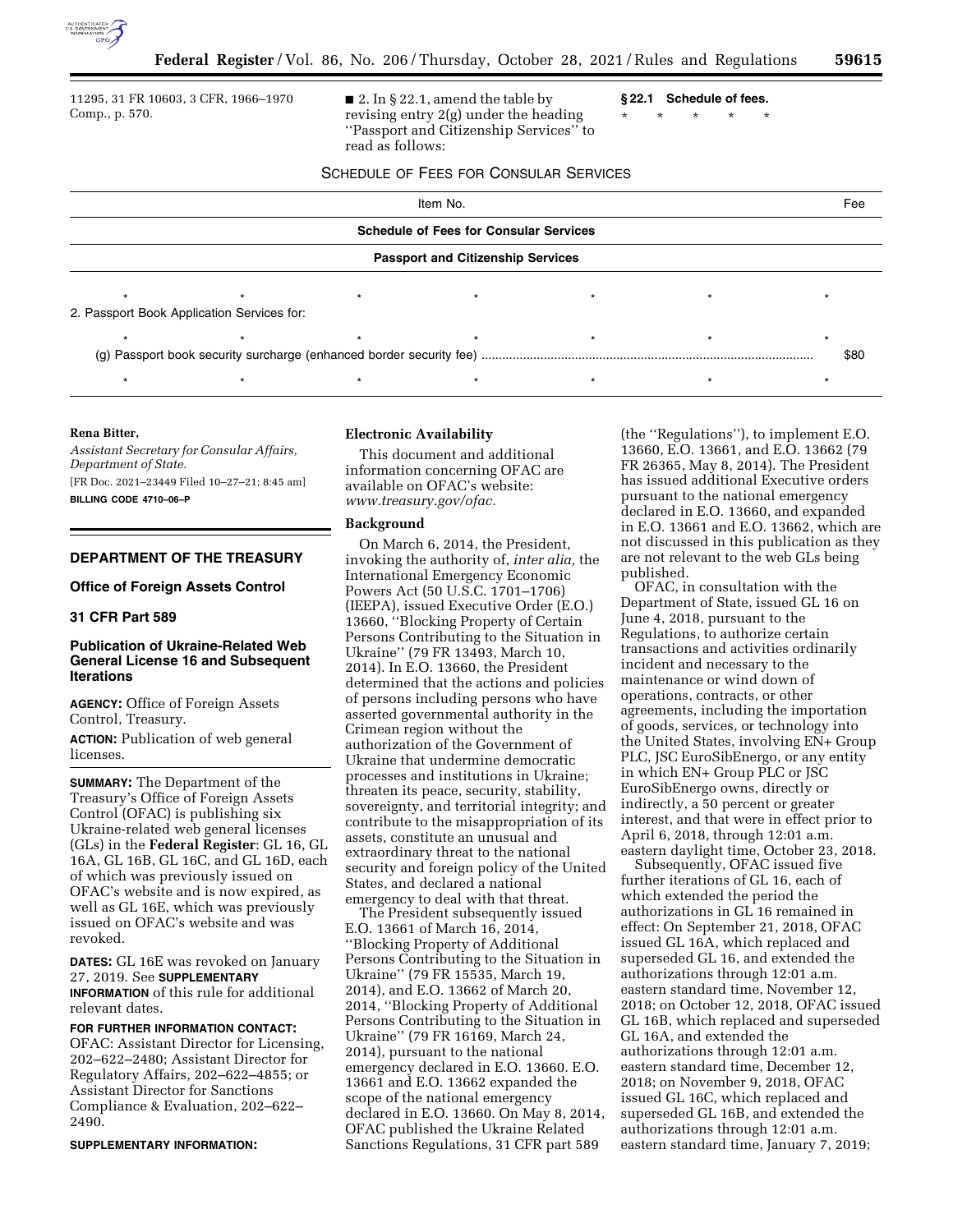on December 7, 2018, OFAC issued GL 16D, which replaced and superseded GL 16C, and extended the authorizations through 12:01 a.m. eastern standard time, January 21, 2019; and on January 16, 2019, OFAC issued GL 16E, which replaced and superseded GL 16D, and extended the authorizations through 12:01 a.m. eastern standard time, January 28, 2019. Following the delisting of EN+ Group PLC and JSC EuroSibEnergo on January 27, 2019, OFAC authorization was no longer required to transact with these companies or any other entity in which EN+ Group PLC or JSC EuroSibEnergo owns, directly or indirectly, a 50 percent or greater interest. The texts of GLs 16, 16A, 16B, 16C, 16D, and 16E are provided below.

# **OFFICE OF FOREIGN ASSETS CONTROL**

### **Ukraine Related Sanctions Regulations 31 CFR Part 589**

### **GENERAL LICENSE NO. 16**

## **Authorizing Certain Activities Necessary to Maintenance or Wind Down of Operations or Existing Contracts With EN+ Group PLC or JSC EuroSibEnergo**

(a) Except as provided in paragraph (d) of this general license, all transactions and activities otherwise prohibited by the Ukraine Related Sanctions Regulations, 31 CFR part 589, that are ordinarily incident and necessary to the maintenance or wind down of operations, contracts, or other agreements, including the importation of goods, services, or technology into the United States, involving EN+ Group PLC, JSC EuroSibEnergo, or any entity in which EN+ Group PLC or JSC EuroSibEnergo owns, directly or indirectly, a 50 percent or greater interest and that were in effect prior to April 6, 2018, are authorized through 12:01 a.m. eastern daylight time, October 23, 2018.

(b) Except as authorized by Ukraine Related General License 14, any payment to or for the direct or indirect benefit of a blocked person that is ordinarily incident and necessary to give effect to a transaction authorized in paragraph (a) of this general license must be made into a blocked, interestbearing account located in the United States in accordance with 31 CFR 589.203. Any such payment that is directly or indirectly to the account of a blocked U.S. person identified in paragraph (a) at a U.S. financial institution may be processed in accordance with the original wire transfer instructions, provided that

those instructions are consistent with this general license.

(c) All funds in accounts of blocked U.S. persons identified in paragraph (a), including funds originating from authorized payments to such accounts received on or after April 6, 2018, may be used for maintenance or wind-down activities authorized by this general license.

(d) This general license does not authorize:

(1) The divestiture or transfer of debt, equity, or other holdings in, to, or for the benefit of the blocked persons identified above;

(2) Any transactions or dealings otherwise prohibited by any other part of 31 CFR chapter V, or any transactions or dealings with any blocked person other than the blocked persons identified in paragraph (a) of this general license;

(3) The unblocking of any property blocked pursuant to any part of 31 CFR chapter  $\bar{V}$ , except as authorized by paragraphs (a), (b), or (c); or

(4) The exportation of goods from the United States.

(e) U.S. persons participating in transactions authorized by this general license are required, within 10 business days after the expiration date of this general license, to file a comprehensive, detailed report of each transaction, including the names and addresses of parties involved, the type and scope of activities conducted, and the dates on which the activities occurred, with the Office of Foreign Assets Control, Office of Compliance and Enforcement, U.S. Department of the Treasury, 1500 Pennsylvania Avenue NW, Freedman's Bank Building, Washington, DC 20220, or via email to *[OFACReport@](mailto:OFACReport@treasury.gov) [treasury.gov.](mailto:OFACReport@treasury.gov)* 

Dated: June 4, 2018.

Bradley T. Smith,

*Acting Deputy Director, Office of Foreign Assets Control.* 

## **OFFICE OF FOREIGN ASSETS CONTROL**

### **Ukraine Related Sanctions Regulations 31 CFR Part 589**

### **GENERAL LICENSE NO. 16A**

## **Authorizing Certain Activities Necessary to Maintenance or Wind Down of Operations or Existing Contracts With EN+ Group PLC or JSC EuroSibEnergo**

(a) Except as provided in paragraph (d) of this general license, all transactions and activities otherwise prohibited by the Ukraine Related Sanctions Regulations, 31 CFR part 589, that are ordinarily incident and

necessary to the maintenance or wind down of operations, contracts, or other agreements, including the importation of goods, services, or technology into the United States, involving EN+ Group PLC, JSC EuroSibEnergo, or any entity in which EN+ Group PLC or JSC EuroSibEnergo owns, directly or indirectly, a 50 percent or greater interest and that were in effect prior to April 6, 2018, are authorized through 12:01 a.m. eastern standard time, November 12, 2018.

(b) Except as authorized by Ukraine Related General License 14A, any payment to or for the direct or indirect benefit of a blocked person that is ordinarily incident and necessary to give effect to a transaction authorized in paragraph (a) of this general license must be made into a blocked, interestbearing account located in the United States in accordance with 31 CFR 589.203. Any such payment that is directly or indirectly to the account of a blocked U.S. person identified in paragraph (a) at a U.S. financial institution may be processed in accordance with the original wire transfer instructions, provided that those instructions are consistent with this general license.

(c) All funds in accounts of blocked U.S. persons identified in paragraph (a), including funds originating from authorized payments to such accounts received on or after April 6, 2018, may be used for maintenance or wind-down activities authorized by this general license.

(d) This general license does not authorize:

(1) The divestiture or transfer of debt, equity, or other holdings in, to, or for the benefit of the blocked persons identified above;

(2) Any transactions or dealings otherwise prohibited by any other part of 31 CFR chapter V, or any transactions or dealings with any blocked person other than the blocked persons identified in paragraph (a) of this general license;

(3) The unblocking of any property blocked pursuant to any part of 31 CFR chapter V, except as authorized by paragraphs (a), (b), or (c); or

(4) The exportation of goods from the United States.

(e) U.S. persons participating in transactions authorized by this general license are required, within 10 business days after the expiration date of this general license, to file a comprehensive, detailed report of each transaction, including the names and addresses of parties involved, the type and scope of activities conducted, and the dates on which the activities occurred, with the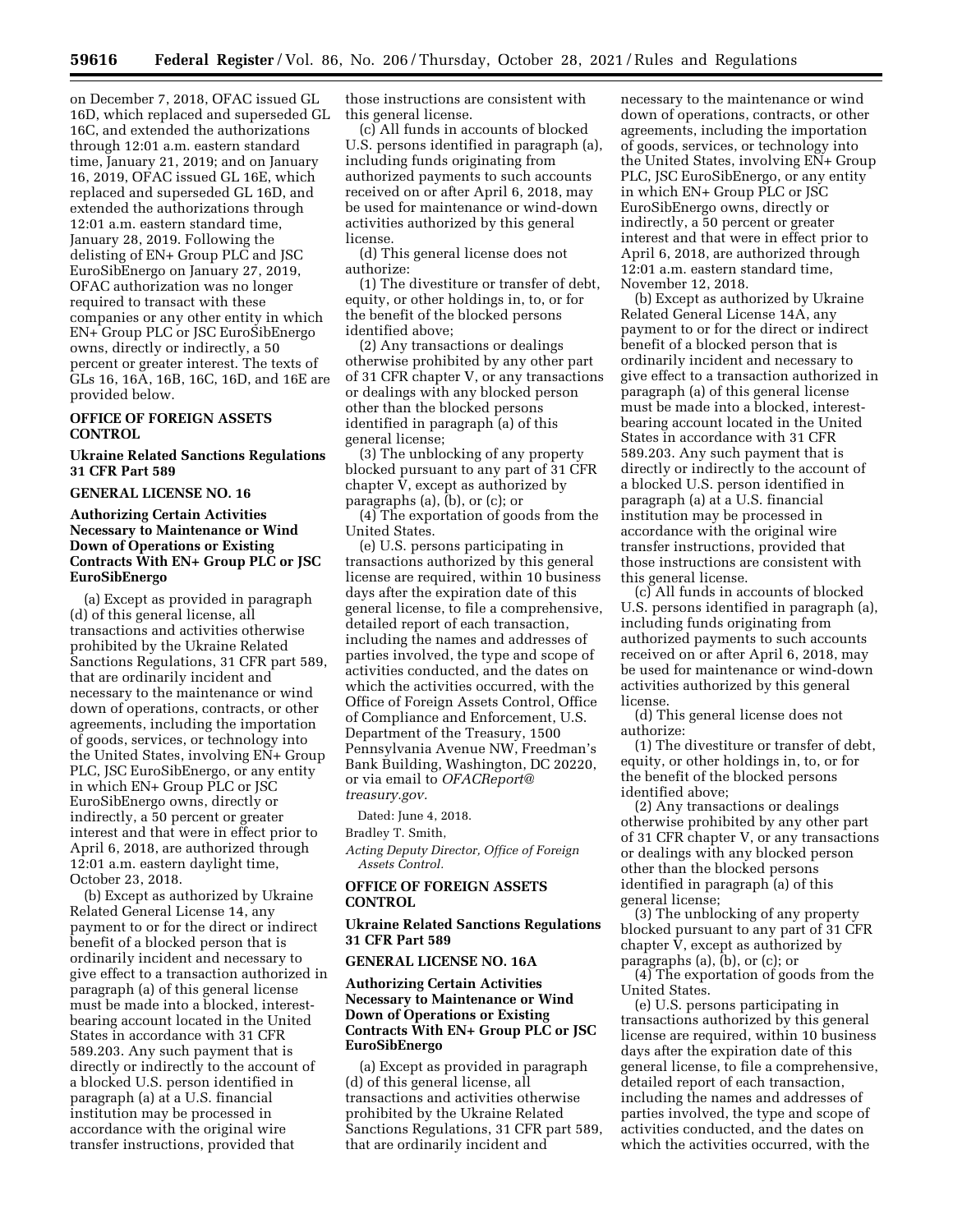Office of Foreign Assets Control, Office of Compliance and Enforcement, U.S. Department of the Treasury, 1500 Pennsylvania Avenue NW, Freedman's Bank Building, Washington, DC 20220, or via email to *[OFACReport@](mailto:OFACReport@treasury.gov) [treasury.gov.](mailto:OFACReport@treasury.gov)* 

(f) Effective September 21, 2018, General License No. 16, dated June 4, 2018, is replaced and superseded in its entirety by this General License No. 16A.

Dated: September 21, 2018. Andrea Gacki,

*Director, Office of Foreign Assets Control.* 

## **OFFICE OF FOREIGN ASSETS CONTROL**

## **Ukraine Related Sanctions Regulations 31 CFR Part 589**

#### **GENERAL LICENSE NO. 16B**

## **Authorizing Certain Activities Necessary to Maintenance or Wind Down of Operations or Existing Contracts With EN+ Group PLC or JSC EuroSibEnergo**

(a) Except as provided in paragraph (d) of this general license, all transactions and activities otherwise prohibited by the Ukraine Related Sanctions Regulations, 31 CFR part 589, that are ordinarily incident and necessary to the maintenance or wind down of operations, contracts, or other agreements, including the importation of goods, services, or technology into the United States, involving EN+ Group PLC, JSC EuroSibEnergo, or any entity in which EN+ Group PLC or JSC EuroSibEnergo owns, directly or indirectly, a 50 percent or greater interest and that were in effect prior to April 6, 2018, are authorized through 12:01 a.m. eastern standard time, December 12, 2018.

(b) Except as authorized by Ukraine Related General License 14B, any payment to or for the direct or indirect benefit of a blocked person that is ordinarily incident and necessary to give effect to a transaction authorized in paragraph (a) of this general license must be made into a blocked, interestbearing account located in the United States in accordance with 31 CFR 589.203. Any such payment that is directly or indirectly to the account of a blocked U.S. person identified in paragraph (a) at a U.S. financial institution may be processed in accordance with the original wire transfer instructions, provided that those instructions are consistent with this general license.

(c) All funds in accounts of blocked U.S. persons identified in paragraph (a), including funds originating from

authorized payments to such accounts received on or after April 6, 2018, may be used for maintenance or wind-down activities authorized by this general license.

(d) This general license does not authorize:

(1) The divestiture or transfer of debt, equity, or other holdings in, to, or for the benefit of the blocked persons identified above;

(2) Any transactions or dealings otherwise prohibited by any other part of 31 CFR chapter V, or any transactions or dealings with any blocked person other than the blocked persons identified in paragraph (a) of this general license;

(3) The unblocking of any property blocked pursuant to any part of 31 CFR chapter V, except as authorized by paragraphs (a), (b), or (c); or

(4) The exportation of goods from the United States.

(e) U.S. persons participating in transactions authorized by this general license are required, within 10 business days after the expiration date of this general license, to file a comprehensive, detailed report of each transaction, including the names and addresses of parties involved, the type and scope of activities conducted, and the dates on which the activities occurred, with the Office of Foreign Assets Control, Office of Compliance and Enforcement, U.S. Department of the Treasury, 1500 Pennsylvania Avenue NW, Freedman's Bank Building, Washington, DC 20220, or via email to *[OFACReport@](mailto:OFACReport@treasury.gov) [treasury.gov.](mailto:OFACReport@treasury.gov)* 

(f) Effective October 12, 2018, General License No. 16A, dated September 21, 2018, is replaced and superseded in its entirety by this General License No. 16B.

Dated: October 12, 2018.

Andrea Gacki,

*Director, Office of Foreign Assets Control.* 

### **OFFICE OF FOREIGN ASSETS CONTROL**

### **Ukraine Related Sanctions Regulations 31 CFR Part 589**

#### **GENERAL LICENSE NO. 16C**

### **Authorizing Certain Activities Necessary to Maintenance or Wind Down of Operations or Existing Contracts With EN+ Group PLC or JSC EuroSibEnergo**

(a) Except as provided in paragraph (d) of this general license, all transactions and activities otherwise prohibited by the Ukraine Related Sanctions Regulations, 31 CFR part 589, that are ordinarily incident and necessary to the maintenance or wind

down of operations, contracts, or other agreements, including the importation of goods, services, or technology into the United States, involving EN+ Group PLC, JSC EuroSibEnergo, or any entity in which EN+ Group PLC or JSC EuroSibEnergo owns, directly or indirectly, a 50 percent or greater interest and that were in effect prior to April 6, 2018, are authorized through 12:01 a.m. eastern standard time, January 7, 2019.

(b) Except as authorized by Ukraine Related General License 14C, any payment to or for the direct or indirect benefit of a blocked person that is ordinarily incident and necessary to give effect to a transaction authorized in paragraph (a) of this general license must be made into a blocked, interestbearing account located in the United States in accordance with 31 CFR 589.203. Any such payment that is directly or indirectly to the account of a blocked U.S. person identified in paragraph (a) at a U.S. financial institution may be processed in accordance with the original wire transfer instructions, provided that those instructions are consistent with this general license.

(c) All funds in accounts of blocked U.S. persons identified in paragraph (a), including funds originating from authorized payments to such accounts received on or after April 6, 2018, may be used for maintenance or wind-down activities authorized by this general license.

(d) This general license does not authorize:

(1) The divestiture or transfer of debt, equity, or other holdings in, to, or for the benefit of the blocked persons identified above;

(2) Any transactions or dealings otherwise prohibited by any other part of 31 CFR chapter V, or any transactions or dealings with any blocked person other than the blocked persons identified in paragraph (a) of this general license;

(3) The unblocking of any property blocked pursuant to any part of 31 CFR chapter V, except as authorized by paragraphs (a), (b), or (c); or

(4) The exportation of goods from the United States.

(e) U.S. persons participating in transactions authorized by this general license are required, within 10 business days after the expiration date of this general license, to file a comprehensive, detailed report of each transaction, including the names and addresses of parties involved, the type and scope of activities conducted, and the dates on which the activities occurred, with the Office of Foreign Assets Control, Office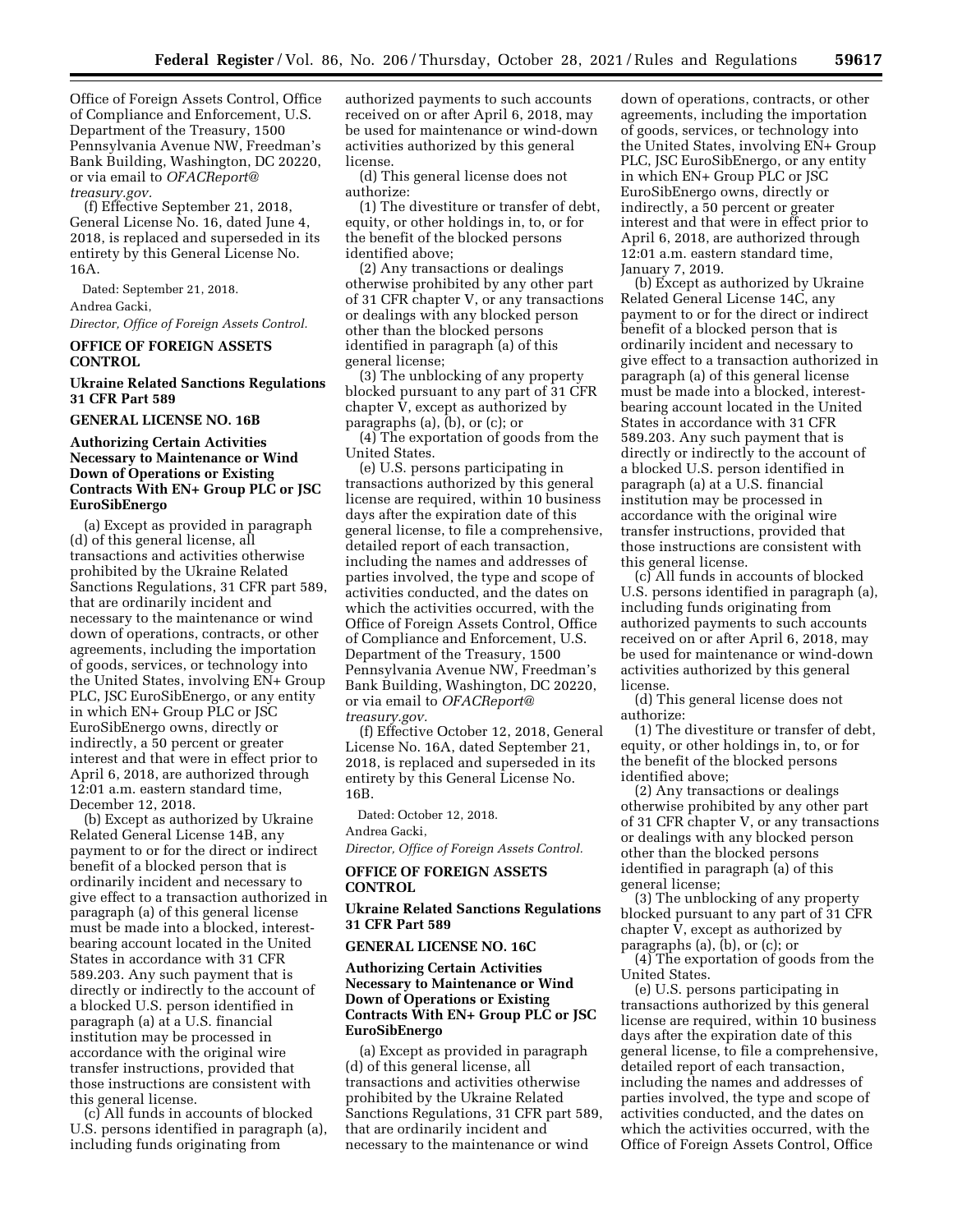of Compliance and Enforcement, U.S. Department of the Treasury, 1500 Pennsylvania Avenue NW, Freedman's Bank Building, Washington, DC 20220, or via email to *[OFACReport@](mailto:OFACReport@treasury.gov) [treasury.gov.](mailto:OFACReport@treasury.gov)* 

(f) Effective November 9, 2018, General License No. 16B, dated October 12, 2018, is replaced and superseded in its entirety by this General License No. 16C.

Dated: November 9, 2018 Andrea Gacki,

*Director, Office of Foreign Assets Control.* 

## **OFFICE OF FOREIGN ASSETS CONTROL**

## **Ukraine Related Sanctions Regulations 31 CFR Part 589**

#### **GENERAL LICENSE NO. 16D**

### **Authorizing Certain Activities Necessary to Maintenance or Wind Down of Operations or Existing Contracts With EN+ Group PLC or JSC EuroSibEnergo**

(a) Except as provided in paragraph (d) of this general license, all transactions and activities otherwise prohibited by the Ukraine Related Sanctions Regulations, 31 CFR part 589, that are ordinarily incident and necessary to the maintenance or wind down of operations, contracts, or other agreements, including the importation of goods, services, or technology into the United States, involving EN+ Group PLC, JSC EuroSibEnergo, or any entity in which EN+ Group PLC or JSC EuroSibEnergo owns, directly or indirectly, a 50 percent or greater interest and that were in effect prior to April 6, 2018, are authorized through 12:01 a.m. eastern standard time, January 21, 2019.

(b) Except as authorized by Ukraine Related General License 14D, any payment to or for the direct or indirect benefit of a blocked person that is ordinarily incident and necessary to give effect to a transaction authorized in paragraph (a) of this general license must be made into a blocked, interestbearing account located in the United States in accordance with 31 CFR 589.203. Any such payment that is directly or indirectly to the account of a blocked U.S. person identified in paragraph (a) at a U.S. financial institution may be processed in accordance with the original wire transfer instructions, provided that those instructions are consistent with this general license.

(c) All funds in accounts of blocked U.S. persons identified in paragraph (a), including funds originating from authorized payments to such accounts

received on or after April 6, 2018, may be used for maintenance or wind-down activities authorized by this general license.

(d) This general license does not authorize:

(1) The divestiture or transfer of debt, equity, or other holdings in, to, or for the benefit of the blocked persons identified above;

(2) Any transactions or dealings otherwise prohibited by any other part of 31 CFR chapter V, or any transactions or dealings with any blocked person other than the blocked persons identified in paragraph (a) of this general license;

(3) The unblocking of any property blocked pursuant to any part of 31 CFR chapter V, except as authorized by paragraphs (a), (b), or (c); or

(4) The exportation of goods from the United States.

(e) U.S. persons participating in transactions authorized by this general license are required, within 10 business days after the expiration date of this general license, to file a comprehensive, detailed report of each transaction, including the names and addresses of parties involved, the type and scope of activities conducted, and the dates on which the activities occurred, with the Office of Foreign Assets Control, Office of Compliance and Enforcement, U.S. Department of the Treasury, 1500 Pennsylvania Avenue NW, Freedman's Bank Building, Washington, DC 20220, or via email to *[OFACReport@](mailto:OFACReport@treasury.gov) [treasury.gov.](mailto:OFACReport@treasury.gov)* 

(f) Effective December 7, 2018, General License No. 16C, dated November 9, 2018, is replaced and superseded in its entirety by this General License No. 16D.

Dated: December 7, 2018. Andrea Gacki,

*Director, Office of Foreign Assets Control.* 

### **OFFICE OF FOREIGN ASSETS CONTROL**

### **Ukraine Related Sanctions Regulations 31 CFR Part 589**

#### **GENERAL LICENSE NO. 16E**

### **Authorizing Certain Activities Necessary to Maintenance or Wind Down of Operations or Existing Contracts With EN+ Group PLC or JSC EuroSibEnergo**

(a) Except as provided in paragraph (d) of this general license, all transactions and activities otherwise prohibited by the Ukraine Related Sanctions Regulations, 31 CFR part 589, that are ordinarily incident and necessary to the maintenance or wind down of operations, contracts, or other

agreements, including the importation of goods, services, or technology into the United States, involving EN+ Group PLC, JSC EuroSibEnergo, or any entity in which EN+ Group PLC or JSC EuroSibEnergo owns, directly or indirectly, a 50 percent or greater interest and that were in effect prior to April 6, 2018, are authorized through 12:01 a.m. eastern standard time, January 28, 2019.

(b) Except as authorized by Ukraine Related General License 14E, any payment to or for the direct or indirect benefit of a blocked person that is ordinarily incident and necessary to give effect to a transaction authorized in paragraph (a) of this general license must be made into a blocked, interestbearing account located in the United States in accordance with 31 CFR 589.203. Any such payment that is directly or indirectly to the account of a blocked U.S. person identified in paragraph (a) at a U.S. financial institution may be processed in accordance with the original wire transfer instructions, provided that those instructions are consistent with this general license.

(c) All funds in accounts of blocked U.S. persons identified in paragraph (a), including funds originating from authorized payments to such accounts received on or after April 6, 2018, may be used for maintenance or wind-down activities authorized by this general license.

(d) This general license does not authorize:

(1) The divestiture or transfer of debt, equity, or other holdings in, to, or for the benefit of the blocked persons identified above;

(2) Any transactions or dealings otherwise prohibited by any other part of 31 CFR chapter V, or any transactions or dealings with any blocked person other than the blocked persons identified in paragraph (a) of this general license;

(3) The unblocking of any property blocked pursuant to any part of 31 CFR chapter V, except as authorized by paragraphs (a), (b), or (c); or

(4) The exportation of goods from the United States.

(e) U.S. persons participating in transactions authorized by this general license are required, within 10 business days after the expiration date of this general license, to file a comprehensive, detailed report of each transaction, including the names and addresses of parties involved, the type and scope of activities conducted, and the dates on which the activities occurred, with the Office of Foreign Assets Control, Office of Compliance and Enforcement, U.S.